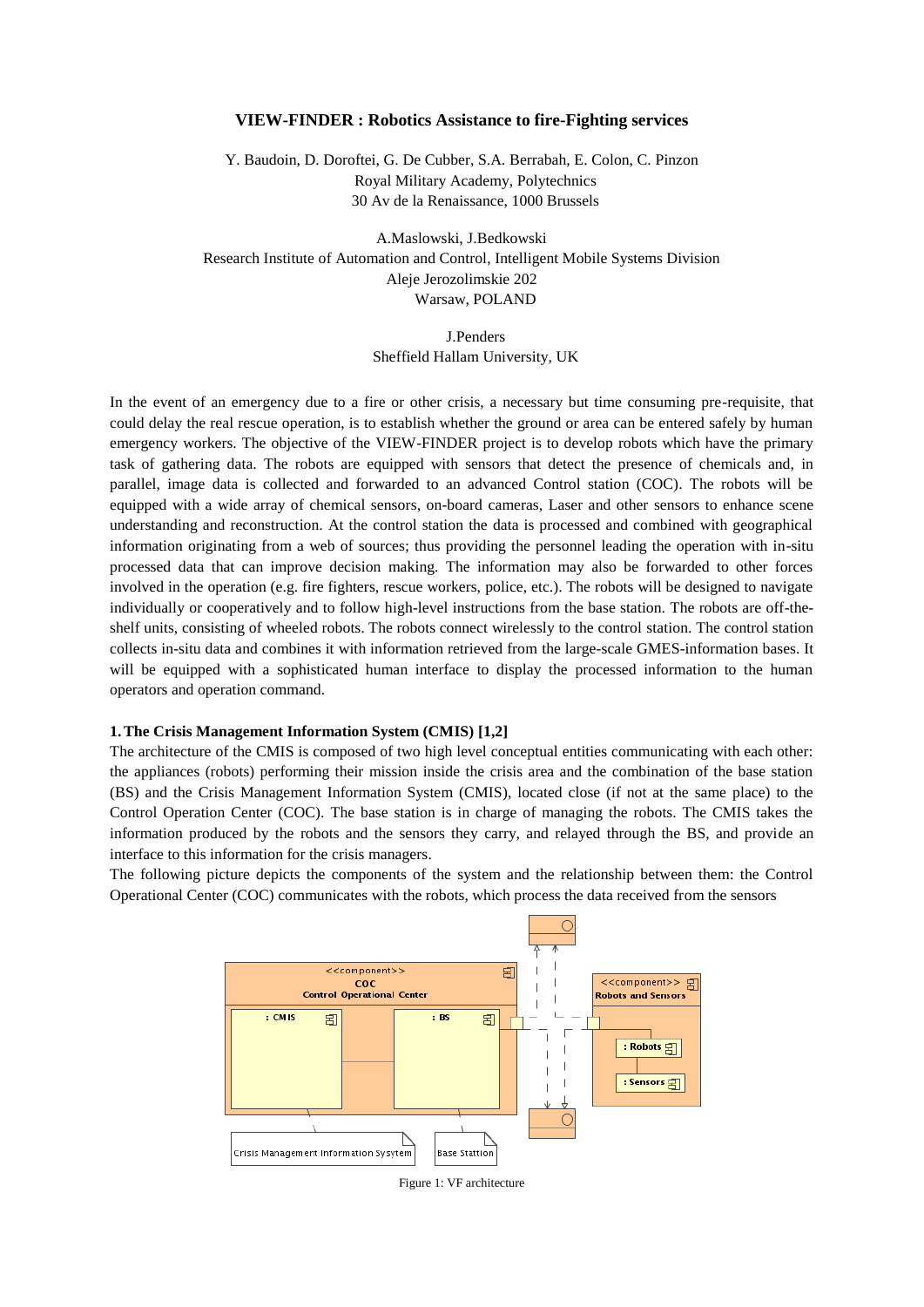The View-Finder project, along with its appliances (robots), develops a crisis management system to support the actors involved in the crisis.

The crisis management information system (CMIS) developed in the context of View-Finder, must cover the whole Crisis Life Cycle (CLC) and therefore combines the following two components:

- the Disaster Management Action Plan (DMAP),
- the Crisis Management System (CMS)

A layered architecture of the CMIS is depicted in the following figure:



Figure 2: Layered architecture of the CMIS

# *1.1. The DMAP*

The DMAP is a conceptual crisis management tool which shall be capable to provide specific answers at any stage of the crisis, for any kind of emergency situations, from large-scale national and cross-border crises, regional disasters down to local-scale incidents. The DMAP will provide to the end users three types of information:

- 1. Standards and terminology: to facilitate the communication in heterogeneous contexts;
- 2. Crisis events walkthroughs: provide the end users with access to the recommended methods to manage this particular crisis based on pre-recorded crisis events;
- 3. Mission templates: based on the material gathered from users, this tool gives a set of pre-compiled templates to facilitate the characterisation and follow-up of a crisis.

 The DMAP features are available all along the utilisation of the CMS and can be invoked in particular situations

## *1.2. The CMS*

The CMS integrates three services:

- Geographic information system (GIS): thematic maps will be provided in a specific Geographic Information System (GIS). The sources of these maps are heterogeneous (other GIS, data stored in common media support, databases); Modules for the processing of these data are foreseen (GIS Servers, WMS, WFS) as well as a module which will allow transforming the retrieved data in a seamless way.

- Search: A multi-criterion search tool will be available in order to give quick access to the data available in the system; these data could include information in many formats, for instance images retrieved from the GIS, text retrieved from legal documents or semi-structured information (xml), raw data in provenance of other databases and services.

- Communications: This module stores and makes available the gathered data to decision makers at different levels and provides to the system users, the authentication methods and tools which will allow them to keep informed about the crisis events and to keep in contact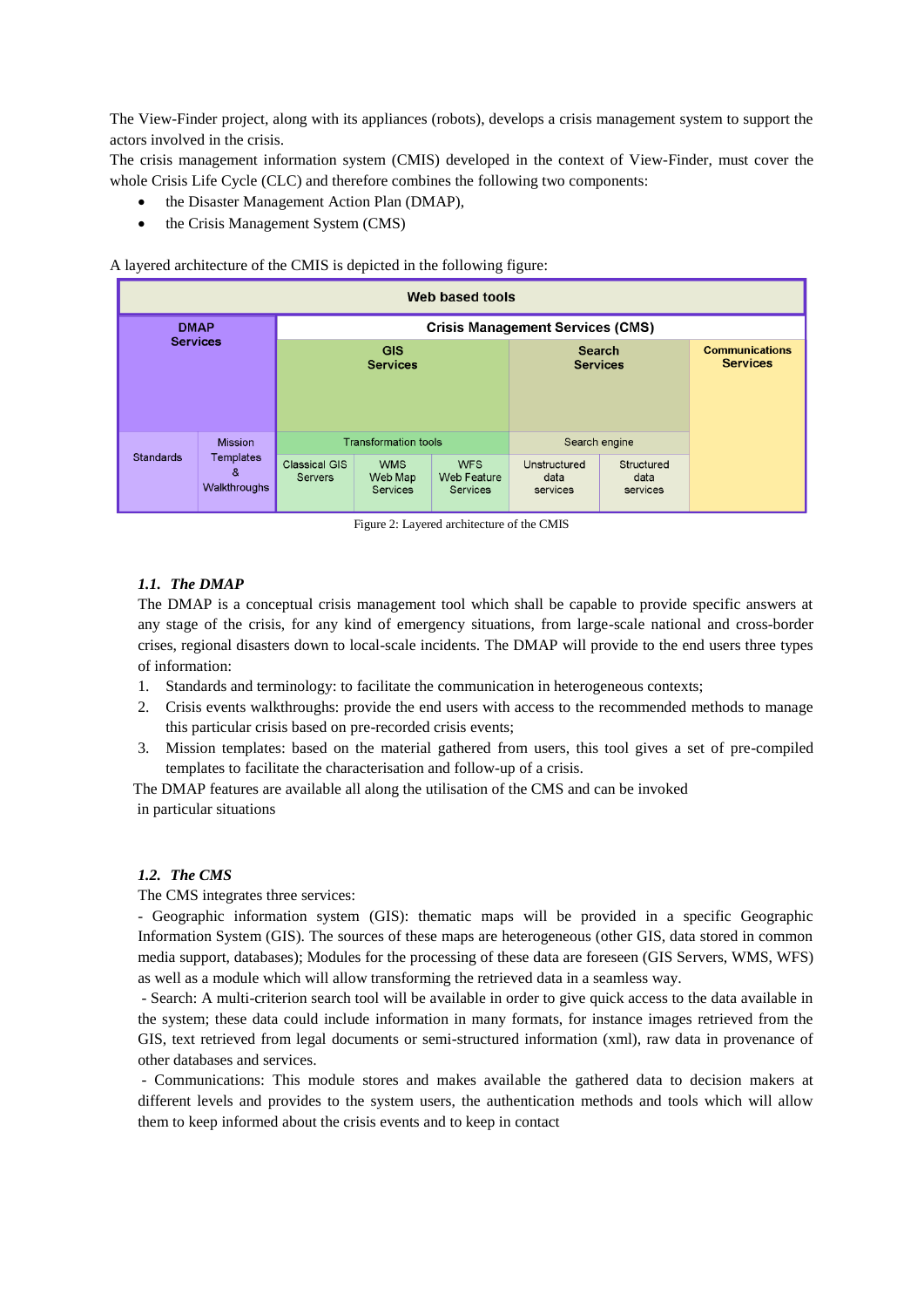## **2.The User's requirements and scenarios [3]**

On site of the incident, the Control Operational Centre will be deployed if the situation implies it (decision of the Fire-Fighting Operation and/or Incident Officer) and for so far the Robotics assistance fits the next basic requirements:

- Improvement of the **Security/Safety** of the Intervention Team
- **Rapid** Deployment of Intervention Team
- Operation in **Contaminated** Environments
- Implementation of Reliable Chemical **Detection** means
- Hazard Prediction Modelling (Mapping/Training/Testing through **Simulation** Tools)
- **Secure** visual **Data (**environment**, victims,** etc)

A typical scenario has consequently been proposed by/with the support of the End-Users:

The crash of an airplane on/near a military/civilian zone with the support of the 1 Wing Air Base (located in Belgium), as illustrated by the fig 3



Fig 3 Wing Intervention Area

## **3.The Robots [4]**

Two robots will be used (from PIAP, Poland and RMA, Belgium): fig 4



Fig.4: the robots of the V-F project

The ARTVJr autonomous mobile robot has been improved for the ViewFinder Application from the software architecture and autonomous navigation point of view. The improvement [15] is based on the investigation of the State of the Art hardware drivers for ATRV Jr functionality and its implementation. The need of research is motivated by the incompatibility between ATRV Jr Mobility software and View Finder System components. The main goal of increased performance is achieved by combining State of the Art Player/Stage driver for the RFLEX–ATRV Jr onboard real time controller with ViewFinder system based on CORBA/CoRoBa/Mailman communication technologies. The usage of player's driver determines independence of the ViewFinder System from indoor autonomous mobile platform. It means the robot is seen by the ViewFinder System as a set of functionalities, therefore another robot with respective functionalities can be used. Player server provides access to the robot basic functionality given by RFLEX real time OS, which consists of sensors: sonars, odometry, battery status, ptz camera, compass. The gateway from CORBA to Player is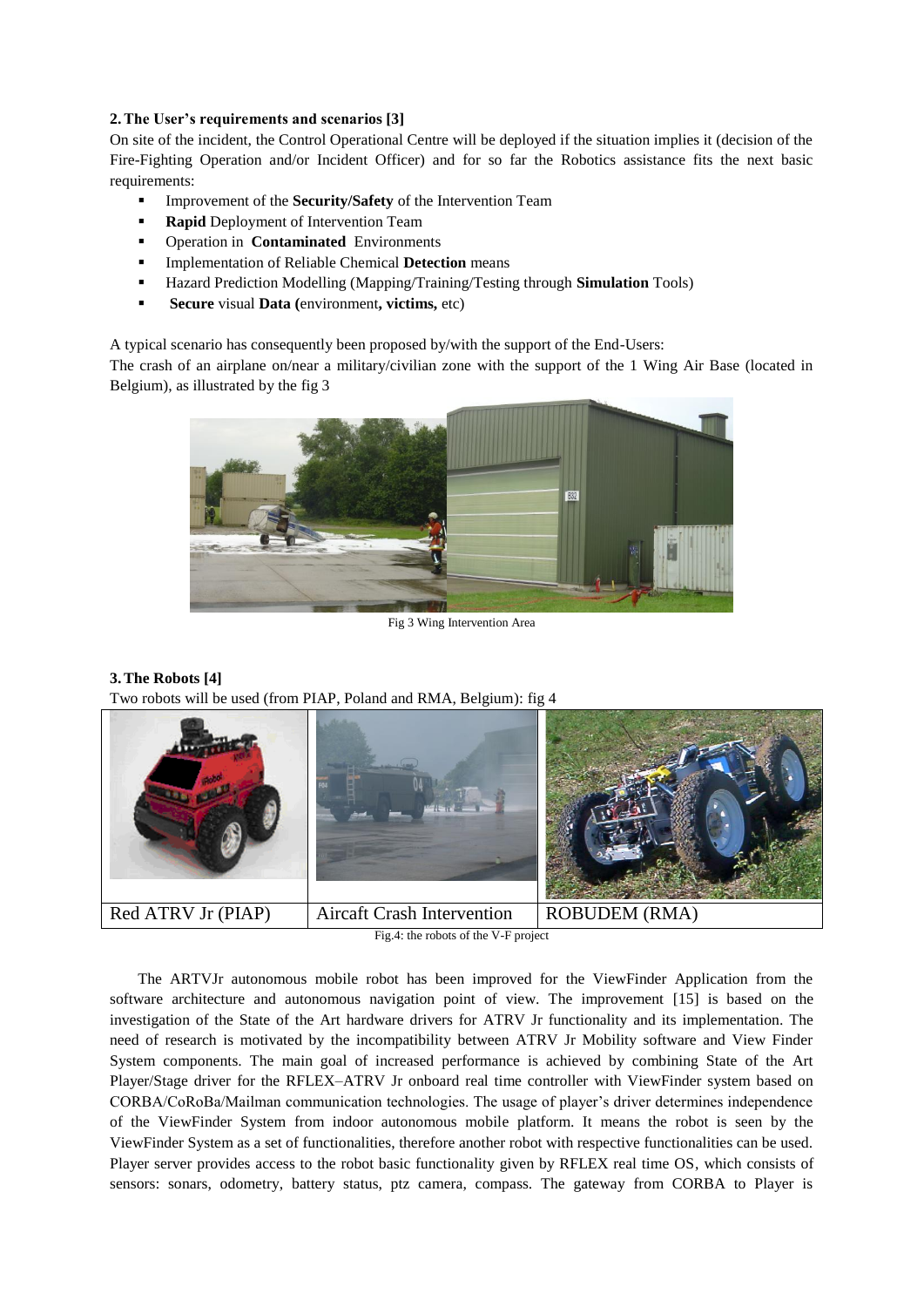developed, therefore whole functionality of the mobile platform is available from CORBA components. For the purpose of robust wireless communication, the gateway between CORBA and Mailman is implemented. Therefore the robot is integrated with ViewFinder system via Mailman wireless communication.

The ROBUDEM is equipped with odometric sensors, a vision system consisting of a Bumblebee2 vision system consisting of 2 digital cameras, an RTK DGPS with three antennas, INS and ultrasonic sensors which give distance measurements to obstacles in front of the robot and before the wheels.

## **4. The mission planning and related command-control of the Robots**

In the course of the View-Finder project, two robotics teams (RMS and PIAP) are working on the development of an intelligent autonomous mobile robot. The robot needs some degree of self-consciousness, meaning that it needs to be able to infer its current status in relation to the outside world from its sensor readings. This problem is also referred to as the Simultaneous Localization and Mapping (SLAM) problem. Classical SLAM solving techniques use input data from DGPS, Laser range scanners or ultrasound sensors, yet also visual data can be used. Furthermore, the robot must dispose of some sort of intelligence to execute the tasks or objectives it has been given. Last but not least, common frameworks had to be chosen in order to ease the communication between the three robots.

### *4.1. Framework: COROBA, MAILMAN [5]*

As distributed hybrid robotics systems are becoming more complex and cooperating with each other, there is a need to promote the construction of new systems as composition of reusable building blocks. System modularity and interoperability are key factors that enable the development of reusable software. The V-F project includes the use of a designed generic control framework using CORBA as its communication middleware.

In distributed applications, programs need to invoke operations in other processes, often running in different computers. To achieve this and taking into account with the fact that our programs are written in object oriented languages, the following programming models have been chosen:

- The Remote Method Invocation (RMI) that allows objects in different processes to communicate
- The distributed Event-based programming model that allows objects to be notified when events they have registered interest in have been emitted.

Inspired by classical control applications, components have been divided in three categories: sensors, processors and actuators (Figure 5). Sensors have connections with the physical world and they output data to one Event Channel. Processors get their inputs from one Event Channel, they transform data and send the result to another Event Channel. Actuators have output connections with the physical world and received data from one Event Channel. Services can run on any machine in a network and are remotely managed by an administration application.





In the View-Finder, in addition to the classical Quality of service (QoS) criteria, the following are also important:

- Fair bandwidth allocation.
- Message prioritization.

The types of data that compose the traffic in the View-Finder network comprise multimedia (video) streams, sensor readings, control commands, status messages, navigation commands, and critical messages. Each of these data types has different characteristics and QoS requirements. Therefore the View-Finder Project uses the MAILMAN protocol communication. The reader may refer to [14].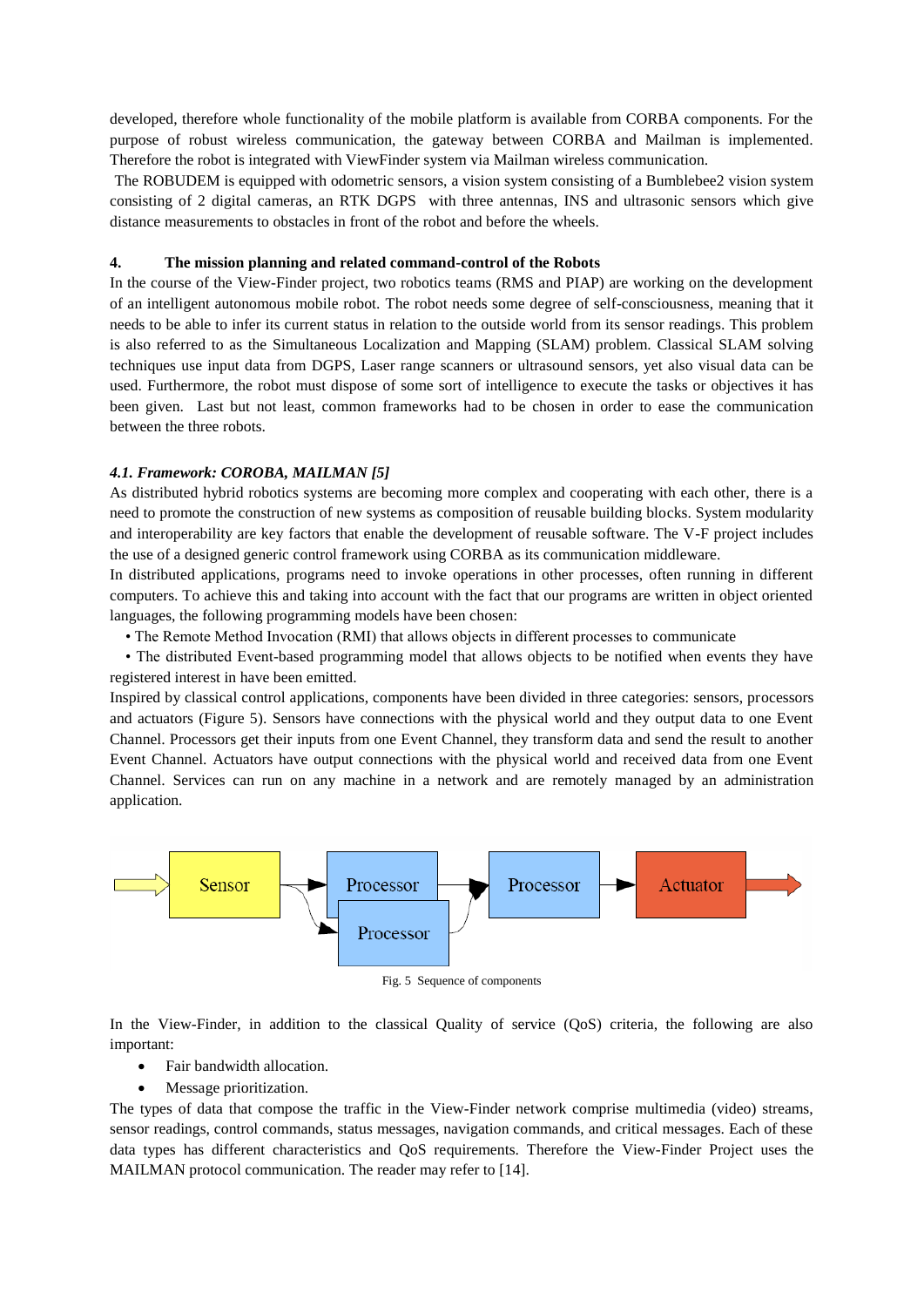#### *4.2. Vision-based Simultaneous Localization and Mapping [6]*

In the outdoor application the robot ROBUDEM uses a single monocular camera to extract natural features in the scene. These features are used as landmarks in the built map. The SLAM problem is tackled as a stochastic problem using an Extended Kalman Filtering to maintain a state vector,  $\bf{X}$ , consisting of the robot state,  $\bf{y}_R$ , and map feature states,  $\mathbf{x}_{\text{L}i}$ . It also maintains a covariance matrix, **P**, which includes the uncertainties in the various states as well as correlations between the states.

A world coordinate frame W is defined such that its X and Z axes lie in the ground plane, and its Y axis point vertically upwards. The system state vector  $y_R$  in this case is defined with the 3D position vector  $(y_1, y_2, y_3)$  of the gravity center of the robot in the world frame coordinates and the robot's orientation roll, pitch and yaw about the *Z*, *X*, and *Y* axes, respectively  $(y, \theta, \varphi)$ .

The dynamic model or motion model is the relationship between the robot's paste state,  $y_R^{t-1}$ , and its current state,  $y_R^t$ , given a control input  $u^t$ 

$$
\mathbf{y}_{R}^{t} = \begin{bmatrix} y_{1}^{t} \\ y_{2}^{t} \\ y_{3}^{t} \\ \gamma_{4}^{t} \\ \theta_{5}^{t} \\ \phi_{6}^{t} \end{bmatrix} = \mathbf{f}(y_{R}^{t-1}, u^{t}, \mathbf{v}^{t}) = \begin{bmatrix} y_{1}^{t-1} + (\mathbf{v}^{t-1} + \mathbf{V})\cos(\gamma^{t-1})\Delta t \\ y_{2}^{t-1} + (\mathbf{v}^{t-1} + \mathbf{V})\sin(\gamma^{t-1})\Delta t \\ y_{3}^{t-1} \\ \gamma^{t-1} + (\omega^{t-1} + \Omega)\Delta t \\ \theta_{6}^{t-1} \end{bmatrix}
$$

Where **f** is a function representing the mobility, kinematics and dynamics of the robot (transition function).  $\bf{v}$ and w are a random vector describing the unmodelled aspects of the vehicle (process noise such as wheel sleep or odometry error).

Feature are selected using SIFT algorithm and are represented by their 3D position vectors. When a feature is first detected, measurement from a single camera position provides good information on its direction relative to the camera, but its depth is initially unknown. In our application, to estimate the 3D position of the detected features, we use an approach based on *epipolar geometry*. This geometry represents the geometric relationship between multiple viewpoints of a rigid body and it depends on the internal parameters and relative positions of the camera. Features are not deleted from the map when they leave the field of view, but remain in the map and can be re-observed when the camera moves back and they become visible again. In some cases it is necessary to delete features which are not being reliably matched on a regular basis: some features detected will be frequently occluded or may contain parts of objects at very different depths. These features will lead to failed correlation attempts and can be removed from the map automatically.

To avoid using outlier features, the moving object mask detected by the motion segmentation procedure introduced in [8] is used. Subsequently, during map building, the detected features on the moving parts are excluded.

For feature matching we used a measurement test based on the discrepancy between a predicted measurement that each feature would generate and an actual sensor measurement and the mahalanobis distance between features descriptors. The epipolar constraint is also taken into account in our application for feature matching.

The main open problem of the current state of the art SLAM approaches and particularly vision based approaches is mapping large-scale areas. Relevant shortcomings of this problem are, on the one hand, the computational burden, which limits the applicability of the EKF-based SLAM in large-scale real time applications and, on the other hand, the use of linearized solutions which compromises the consistency of the estimation process. To overcome these limitations, we proposed an approach to build a global representation of the environment based on several size limited local maps built using the previously described approach. Two methods for local map joining are proposed, the first method consists in transforming each local map into a global frame before to start building a new local map. While in the second method, the global map consists only in a set of robot positions where new local maps started (i.e. the base references of the local maps). In both methods, the base frame for the global map is the robot position at instant  $t_0$ . The obtained map can be superimposed to a satellite image of the navigated area by matching the GPS data corresponding to frame coordinates of the local maps.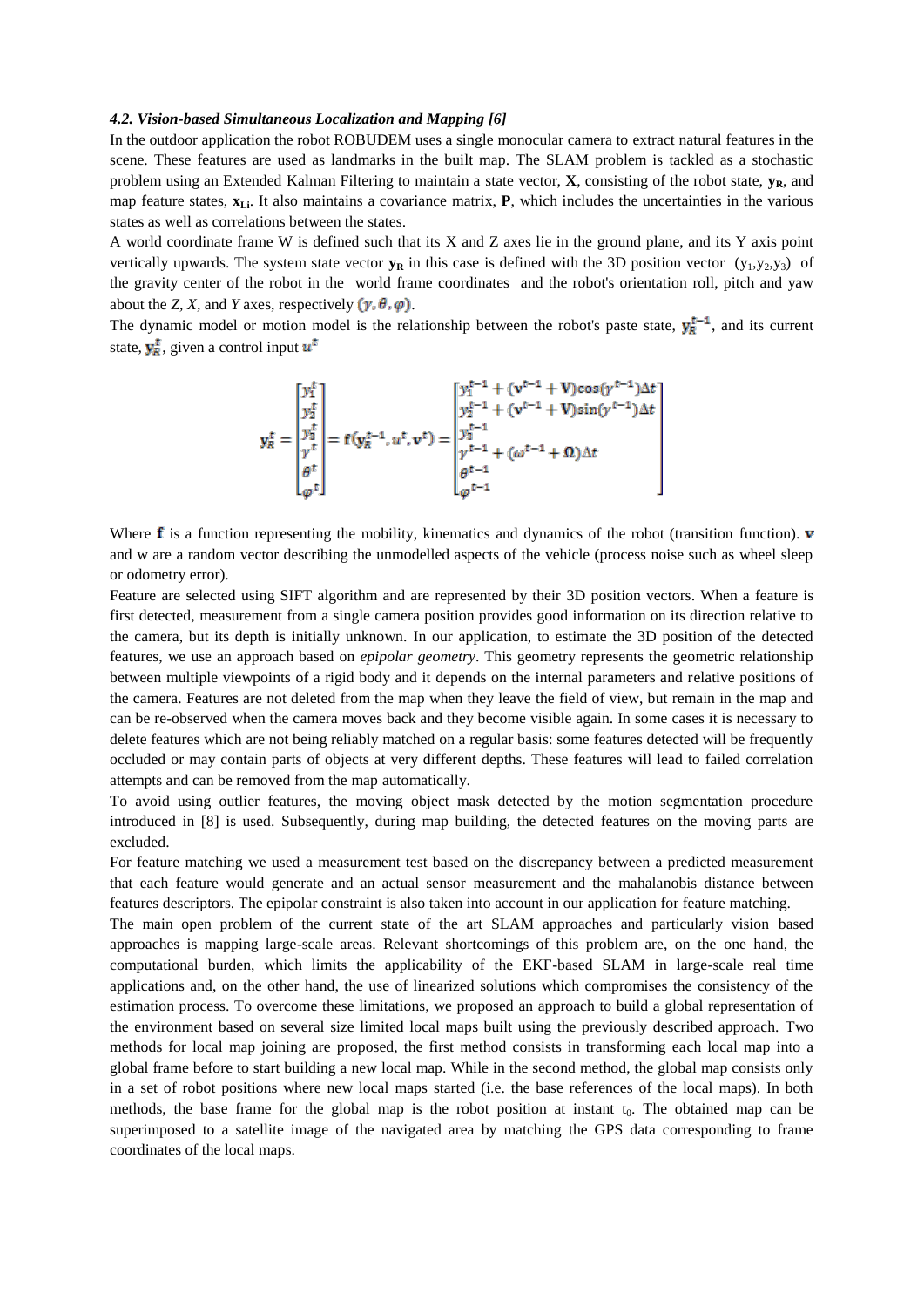#### *4.3. Behaviour based navigation [9]*

The control architecture describes the strategy to combine the three main capabilities of an intelligent mobile agent: sensing, reasoning and actuation. These three capabilities have to be integrated in a coherent framework in order for the mobile agent to perform a certain task adequately. To combine the advantages of purely reactive and planner-based approaches, our research work aims at implementing a hybrid control strategy which fuses a behaviour-based controller for autonomous navigation with automation aspects for gas-detection.

The performance of the behaviour-based controller depends on the implementation of the individual behaviours as well as on the method chosen to solve the behaviour fusion or action selection problem. The action selection problem can be formulated as a multiple objective decision making (MODM) problem.

Mathematically, a multi-objective decision problem can be represented in the following way:

$$
\arg \max_{\mathbf{x}} [o_1(\mathbf{x}),...,o_n(\mathbf{x})]
$$

Where  $o_1(\mathbf{x}),...,o_n(\mathbf{x})$  are a set of system objectives, tasks or criteria and where  $\mathbf{x} = (x_1,...,x_n) \in \mathbb{R}^n$  $\mathbf{x} = (x_1, ..., x_n) \in R^n$  is a n-dimensional decision variable vector. The degree of attainment of a particular alternative *x*, with respect to the  $k^{\text{th}}$  objective is given by  $o_k(\mathbf{x})$ .  $X \subseteq R^n$  defines the set of feasible alternatives. This problem is in the literature often known as the Vector Optimization Problem (VOP).

The approaches towards solving the vector optimization problem for action selection all have their advantages and disadvantages. Solving the VOP using reliability analysis has the big advantage of incorporating direct information from the system under control into the control process. On the other hand, this architecture does not offer a human decision maker the ability to interact with the decision process. As autonomous agents more and more have to interact with humans on the field, exchanging knowledge and learning from each other, this is a serious shortcoming. Common techniques for solving the VOP while taking into account a decision maker's preferences take into account these issues by offering a human operator the ability to input some objectives or ideal points. These approaches, however, suffer from the disadvantage that no reliability data from the sensing and other processes is taken into account while performing action selection. One could thus argue that while reliability analysis-based approaches are too robot centric, these second set of approaches is too human-centric. reliability analysis-based approaches are too robot centric, these second set of approaches is too human-centric.<br>In our project, we then decided to integrate the advantages of both theorems. This can be achieved by minim minimizing the goal programming and reliability analysis constraints in an integrated way, following [10]:

e goal programming and reliability analysis constraints in an integrated way, following [1  
arg min
$$
\left[\lambda \left(\sum_{i=1}^n w_i \left| o_i(\mathbf{x}) - o_i^* \right|^p \right) + (1-\lambda) \sum_{i=1}^n \left| w_i - \sum_{j=1}^{number of outputs} \left(1 - \sigma_{\varpi_j}^{b_j} \right) \right|^p \right]
$$

with  $\lambda$  a parameter describing the relative influence of both constraints. w<sub>i</sub> and  $\sigma$  weights resulting from the reliability measures of each experienced ( the principle behind the calculation of those parameters lies on the stability analysis of each behaviour over the time. The parameter  $\lambda$  indirectly influences the control behaviour of the robot. Large values of λ will lead to a human-centered control strategy, whereas lower values will lead to a robot-centered control strategy. The value of  $\lambda$  would therefore depend on the expertise or the availability of human experts interacting with the robot.

In summary, the degree of relevance or activity is calculated by observing the history of the output of each behaviour. This history-analysis is performed by comparing the current output to a running average of previous outputs, which leads to a standard deviation, which is then normalized). It is obvious that this method increases the numerical complexity of finding a solution to the VOP, but this does not necessarily leads to increased processing time, as the search interval can be further reduced by incorporating constraints from both data sources.

As the Robudem is equipped with multiple sensors with very different spectral properties, various types obstacles can be perceived: the architecture of fig.6 has thus been developed, where, among the behaviours, the traversability assessment and the victim detection have been particularly implemented on the ROBUDEM.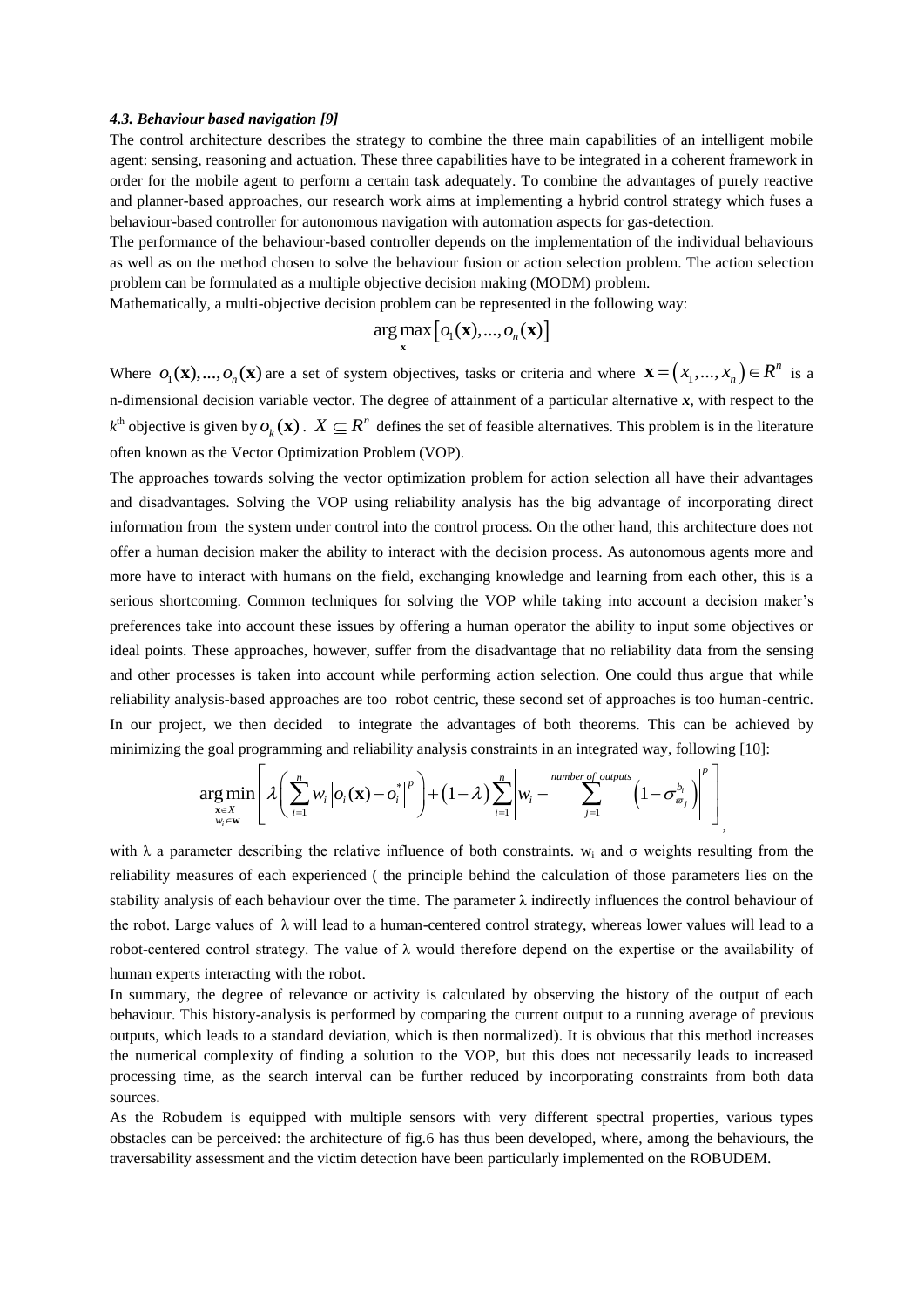

Fig. 6 ROBUDEM Architecture

## *4.4. Victim Detection*

In a first attempt at victim detection, we used the standard Viola-Jones [13] detector for face and upper body detection. The first tests were executed on indoor and good quality images. These tests were very successful, 90% of the faces and 80% of the upper bodies were detected. All together the hit rate reached the 95% while the false alarm rate stayed under 25%. However, the target hardware, the RobuDem, is going to operate in outdoor environment where the background is various and the illumination is unpredictable. So, outdoor experiments were strongly suggested. Although, the results were better than expected, the false alarm was increased dramatically while the hit rate was decreased to 70% for the upper body and to 30% for the face detection. The conclusion from these tests is that in outdoor environment the face detection based person detection is not viable. Usually it only consumes the computation time without giving any results or any correct results. If the detection was more detailed, the system became too slow with minor success. If the detection was tuned to be faster, the hit rate decreased under 10%. The upper body detection is more robust, it adopts itself to different illuminations much better. However, it gives much more false alarms.



Fig. 7 Before and after merging the neighbour detection areas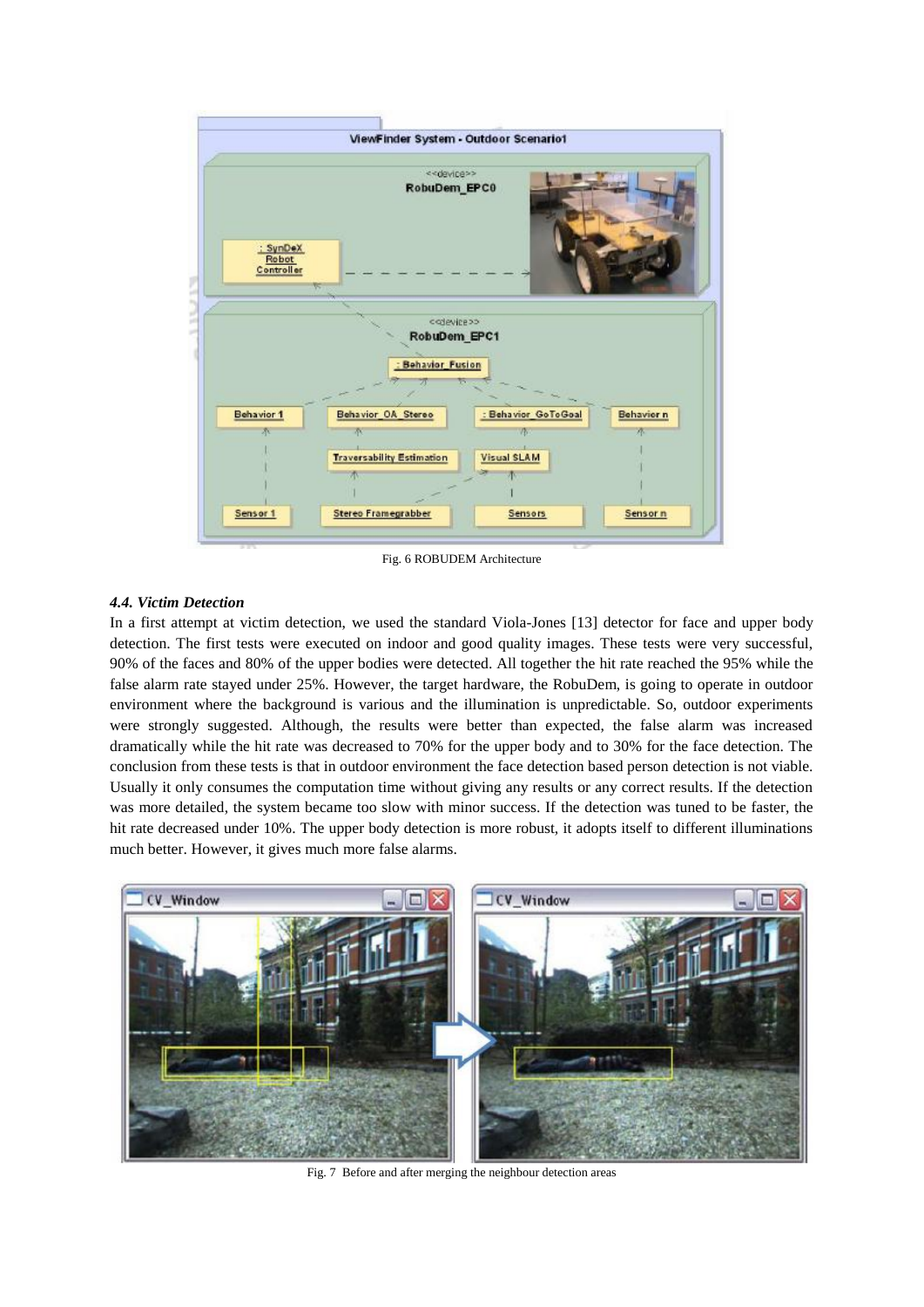#### *4.5. Traversability Analysis*

Detecting obstacles from stereo vision images may seem simple, as the stereo vision system can provide rich depth information. However, from the depth image, it is not evident to distinguish the traversable from the nontraversable terrain, especially in outdoor conditions, where the terrain roughness and the robot mobility parameters must be taken into account. Our approach is based on the construction and subsequent processing of the *v-disparity* image [12], which provides a robust representation of the geometric content of road scenes. The v-disparity image is constructed by calculating a horizontal histogram of the disparity stereo image. Consider 2 stereo frames and the computed disparity image, as shown in Figure 8. Then, the v-disparity image can be constructed by accumulating the points with the same disparity that occur on a horizontal line in the image.



The classification of the terrain in traversable and non-traversable areas goes out from the assumption that the majority of the image pixels are related to traversable terrain of the ground plane. The projection of this ground plane in the v-disparity image is a straight line, from the top left to the bottom right of the v-disparity image. Any deviations from this projection of the ground plane are likely obstacles or other non-traversable terrain items. As such, the processing of the v-disparity image comes down to estimating the equation of the line segment in the vdisparity image, corresponding to the ground plane. This is done by performing a Hough transform on the vdisparity image and searching for the longest line segment. Then, one must choose a single parameter which accounts for the maximum terrain roughness. As this parameter depends only on the robot characteristics, it only needs to be set once. This parameter sets the maximum offset in v-disparity space to be considered part of the ground plane. Any outliers are regarded as obstacles, which enables to compile an obstacle image.

### **5. Conclusions.**

The very essence of the VIEW-FINDER Intelligent Information System is to integrate disparate elements involved in a crisis situation into an info-structure that will allow information to be exchanged readily between all of those elements: crisis centres, relevant forces dealing with the crisis (fire fighters, de-bombing squads, police, etc.), robotics platforms and sensors. This paper introduced some results of the major outdoor tasks entrusted to the partners of the View-Finder project.